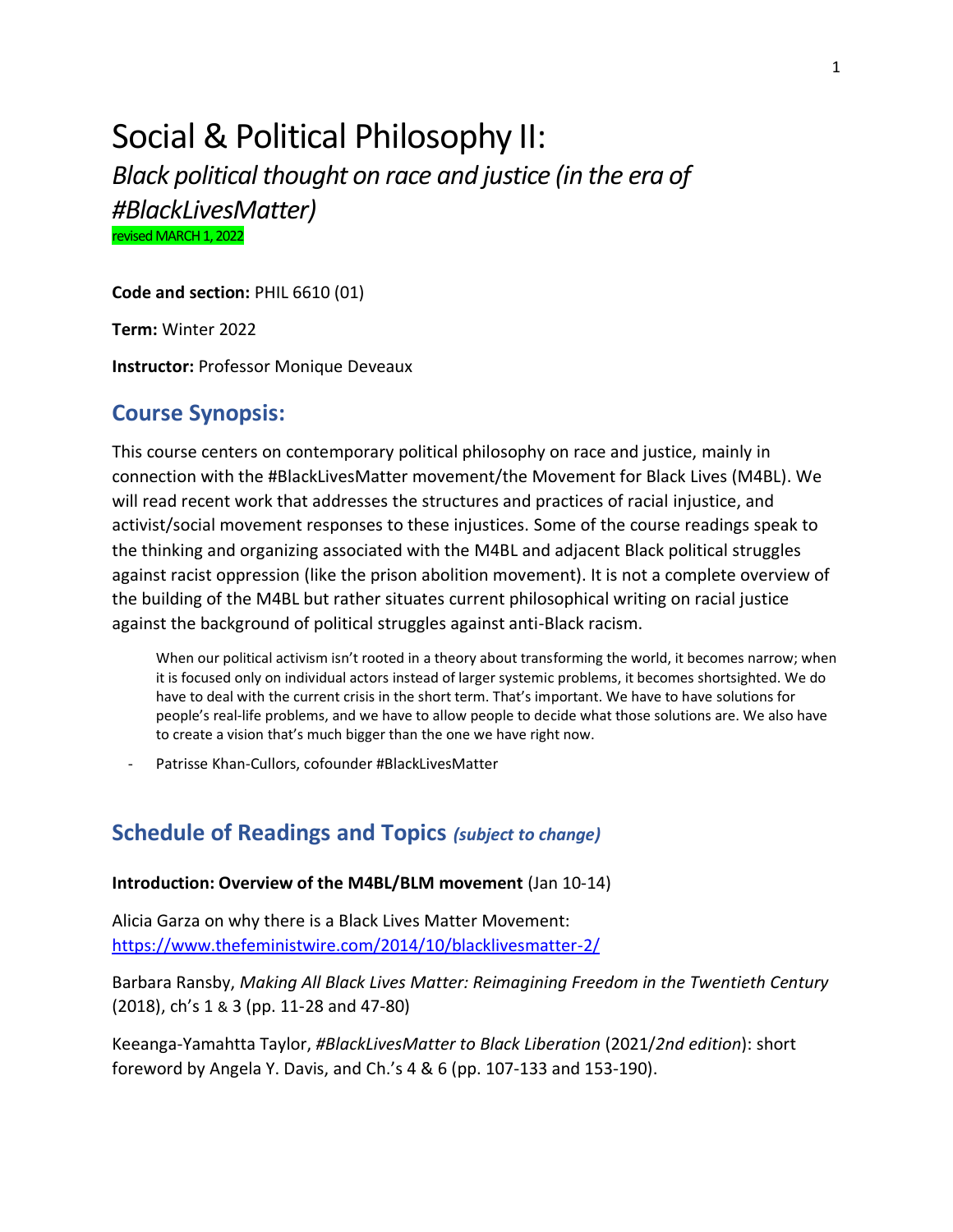Deva Woodly, Ch. 1 ("Emergence: A Contemporary History") in *Reckoning: Black Lives Matter and the Democratic Necessity of Social Movements* (2021), pp. 20-46.

Desmond Cole, "Justice for Abdirahman" and "Direct Action," in *The Skin We're In* (2020) - pp. 39-60 and 61-78.

### **Jan. 20 - Movement Values, Visions, Framing – part 1**

bell hooks, "Love as the Practice of Freedom" (various places – e.g.: [https://geo.coop/content/bell-hooks-love-practice-freedom\)](https://geo.coop/content/bell-hooks-love-practice-freedom)

Deva Woodly, Ch. 2 ("Political Philosophy: Radical Black Feminist Pragmatism") of *Reckoning: Black Lives Matter and the Democratic Necessity of Social Movements* (2021), pp. 49-88.

Tommy J. Curry, "He Never Mattered: Poor Black Males and the Dark Logic of Intersectional Invisibility," in *The Movement for Black Lives: Philosophical Perspectives*, ed. B. Hogan et al. (2021), pp. 59-89

## **Jan. 27 - Movement Values, Visions, Framing – part 2**

Keeanga-Yamahtta Taylor, "How Do We Change America?" New Yorker (June 8, 2020): <https://www.newyorker.com/news/our-columnists/how-do-we-change-america>

Chris Lebron, "Where is the Love? The Hope for America's Redemption" ch. 4 of *The Making of Black Lives Matter* (2017), pp. 97-125

Dana Francisco Miranda, "The Violence of Leadership in Black Lives Matter," in *The Movement for Black Lives: Philosophical Perspectives*, ed. B. Hogan et al. (2021), pp. 243-262.

Robin D.G. Kelley, "Why We Won't Wait" (2014): <https://www.counterpunch.org/2014/11/25/why-we-wont-wait/>

#### **Feb. 3 - Power – part 1**

Martin Luther King Jr., "Black Power Defined" (1967) – I will supply link or pdf

Martin Luther King Jr., *Why We Can't Wait* (1963), chapters 1, 3, 4, 5 & 6 – (on course reserves, but I will also supply a PDF)

*Some news/commentary contextualizing MLK Jr's thought that you may find interesting:* 

Victoria Walcott, "The public has underestimated the radicalism of Martin Luther King Jr.'s early work", *Washington Post*, Jan 17/22:<https://wapo.st/345PcuX>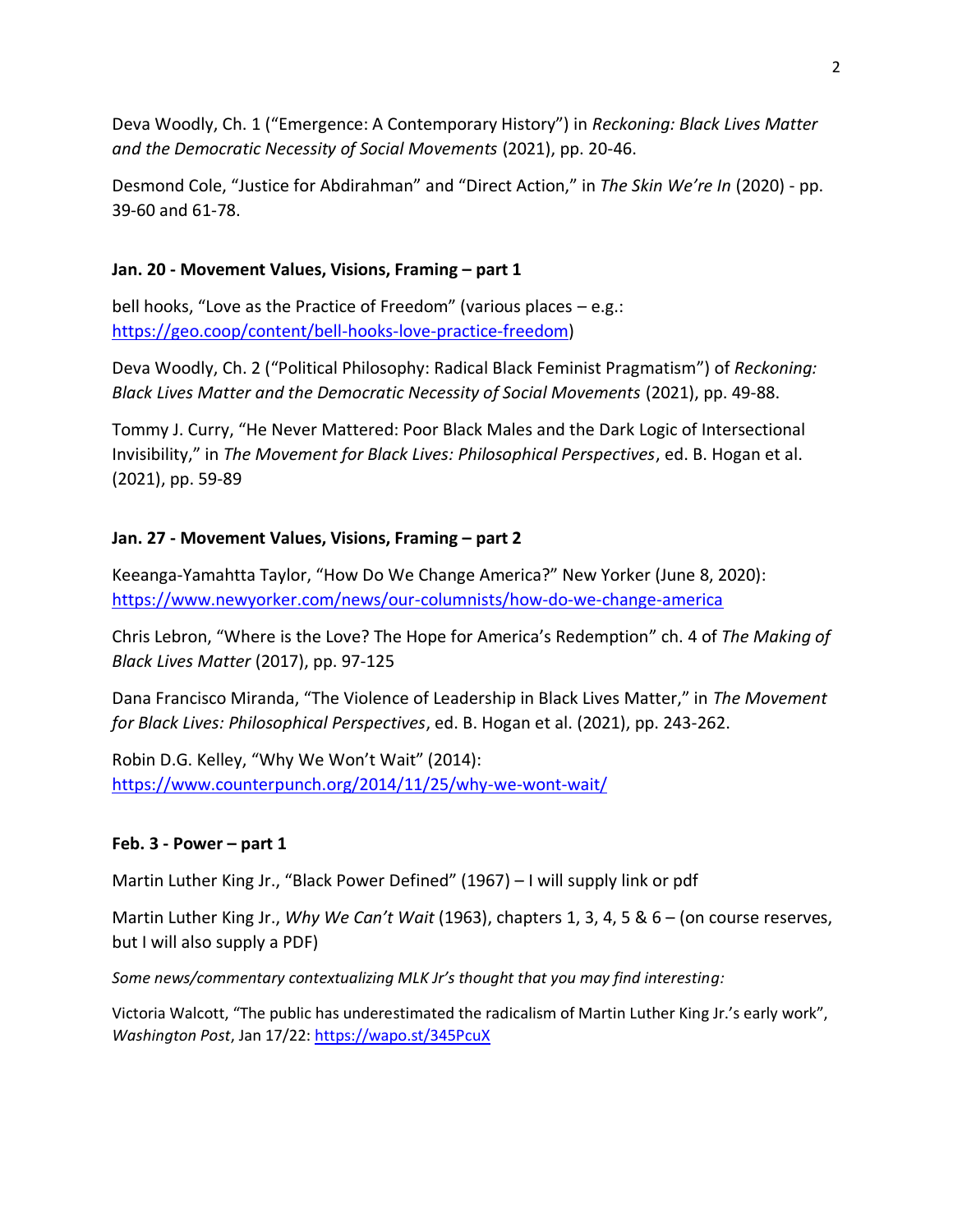Dr. Keeanga-Yamahtta Taylor, "Remembering Dr. Martin Luther King", *Princetonian*, Jan. 17, 2022: [https://www.dailyprincetonian.com/article/2022/01/martin-luther-king-day-radical-thinker-keeanga](https://www.dailyprincetonian.com/article/2022/01/martin-luther-king-day-radical-thinker-keeanga-yamahtta-taylor)[yamahtta-taylor](https://www.dailyprincetonian.com/article/2022/01/martin-luther-king-day-radical-thinker-keeanga-yamahtta-taylor)

Dr. Meena Krishnamurthy, "What Martin Luther King Jr. Really Thought About the Riots", *Jacobin* (2020): <https://jacobinmag.com/2020/09/martin-luther-king-riots-looting-biden>

1967 NBC News interview with Dr. King:<https://www.youtube.com/watch?v=2xsbt3a7K-8>

### **Feb. 10 – Justice – part 1**

Tommie Shelby, "Prisons of the Forgotten: Ghettos and Economic Injustice" – Ch. 9 of *To Shape a New World: Essays on the Political Thought of Martin Luther King Jr.*

Deva Woodly, Ch. 3 ("The Politics of Care and the Idea of Healing Justice") of *Reckoning: Black Lives Matter and the Democratic Necessity of Social Movements* (2021), pp. 89-126

Keeanga-Yamahtta Taylor, Ch. 7, *#BlackLivesMatter to Black Liberation*

#### **Feb. 17 - Anger**

Myisha Cherry, *The Case for Rage* (2021), Ch's 1, 2, 3, 4 & 5

Lorde, Audre. 1997. "The Uses of Anger." *Women's Studies Quarterly* 25, nos. 1–2: 278–85.

*If you have time, take a look at:*

Interview with Myisha Cherry: [https://www.newyorker.com/culture/q-and-a/a-philosophers-defense](https://www.newyorker.com/culture/q-and-a/a-philosophers-defense-of-anger)[of-anger](https://www.newyorker.com/culture/q-and-a/a-philosophers-defense-of-anger)

#### *Winter break:* Feb 21-25

If you have time, take a listen to:

The Burning of Black Tulsa – podcast episode, New York Time's *The Daily* <https://podcasts.apple.com/ca/podcast/the-daily/id1200361736?i=1000523764755>

*Talking While Black* – podcast episode, This American Life (Jan. 7, 2022) – by Emanuele Berry: <https://www.thisamericanlife.org/758/talking-while-black>

#### **March 3 – Organizing, Protest, Freedom – part 1**

Rinaldo Walcott, *Moving toward Black Freedom* (2021), Ch. 1 ("Moving Toward Black Freedom"), 14 ("No Happy Story"), 15 ("I Really Want to Hope") and 22 ("The Long Emancipation Revisited"). *These are short chapters, and total about 20 pages*.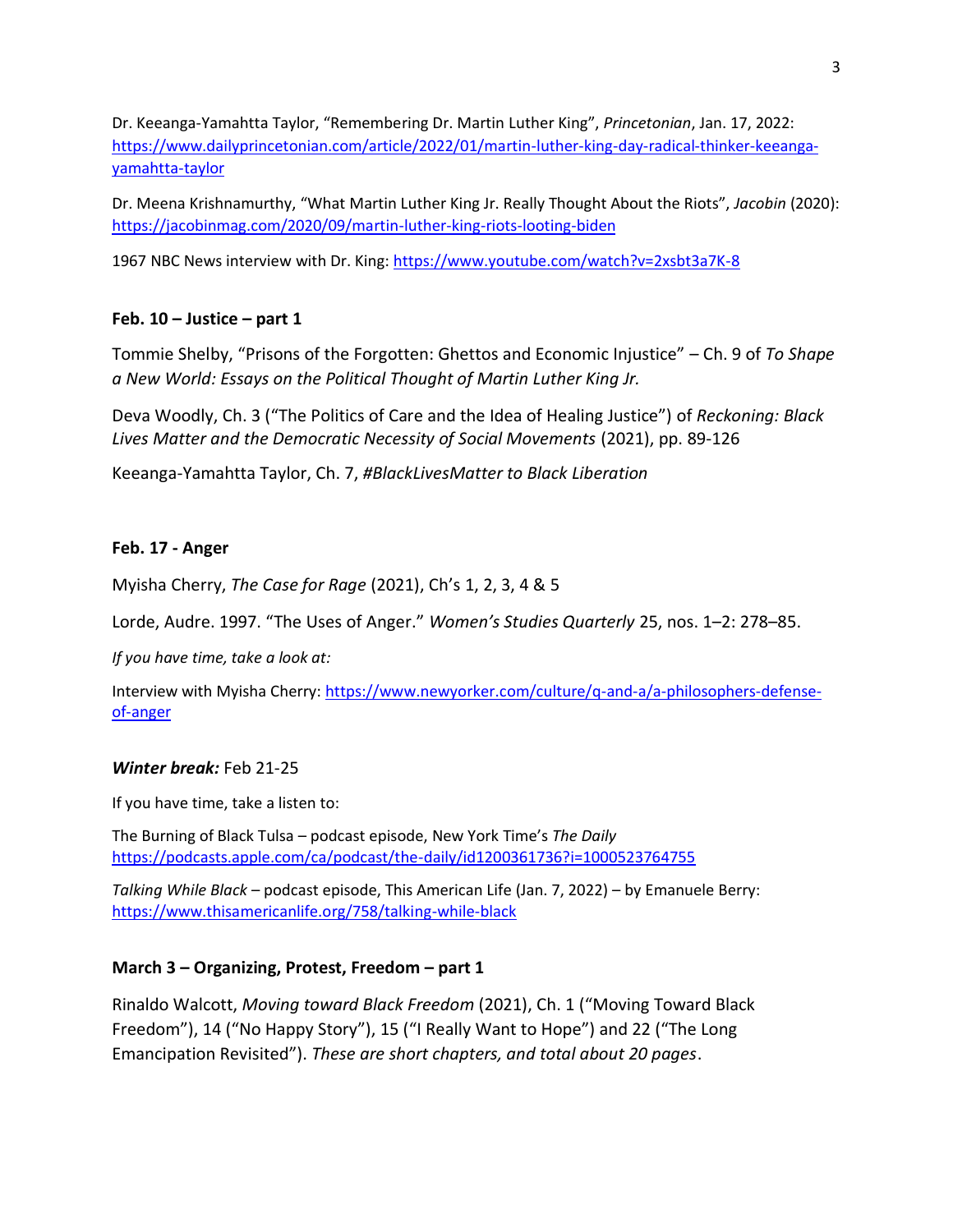Dionne Brand, lecture: "Writing Against Tyranny and Toward Liberation" (2017): <https://www.youtube.com/watch?v=ychlzoeeIm0>

Chris Lebron, "Afterword: Nobody's Protest Essay," (pp. 153-65) in *The Making of Black Lives Matter* (2017)

Deva Woodly, Ch. 4 ("The Art of Organizing") in *Reckoning: Black Lives Matter and the Democratic Necessity of Social Movements* (2021), pp. 127-157

### **March 10– Justice – part 2**

Malcom X, *The Ballot or the Bullet* (speech, 1964), available in many places online (e.g. [https://www.youtube.com/watch?v=8zLQLUpNGsc\)](https://www.youtube.com/watch?v=8zLQLUpNGsc)

Charles Mills, Ch. 7 ("Racial Exploitation"), in *Black Rights/White Wrongs* (pp. 113-135)

Olúfémi O. Táíwò, "Reconsidering Reparations: The Movement for Black Lives and Self-Determination," in *The Movement for Black Lives: Philosophical Perspectives*, ed. B. Hogan et al. (2021)

### **March 17 – Organizing, Protest, Freedom – part 2**

Angela Y. Davis, *Freedom is a Constant Struggle: Ferguson, Palestine, and the Foundations of a Movement* (2016), chapters 1, 2, and 5.

Neil Roberts, "Angela Y. Davis: Abolitionism, Democracy, Freedom", in *African American Thought: A Collected History* (2021): pp. 660-684.

#### **March 24 - Power – part 2**

Charles Mills, *The Racial Contract* (1997) – Introduction, Ch. 1 & Ch. 2 (pp. 1-89)

Charles Mills, "White Supremacy" in the *Routledge Companion to the Philosophy of Race*  (2018), pp. 475-487

Vanessa Wills, "'And He Ate Jim Crow': Racist Ideology as False Consciousness," in *The Movement for Black Lives: Philosophical Perspectives*, ed. B. Hogan et al. (2021), pp. 35-58

#### **March 31 - Solidarity – part 1**

Tommy Shelbie, *We Who Are Dark: the Philosophical Foundations of Black Political Solidarity* (2005), Introduction, ch. 2, ch. 6, & Conclusion

Olufemi Taiwo, "Elite Capture" in *The Boston Review*: <https://bostonreview.net/articles/olufemi-o-taiwo-identity-politics-and-elite-capture/>